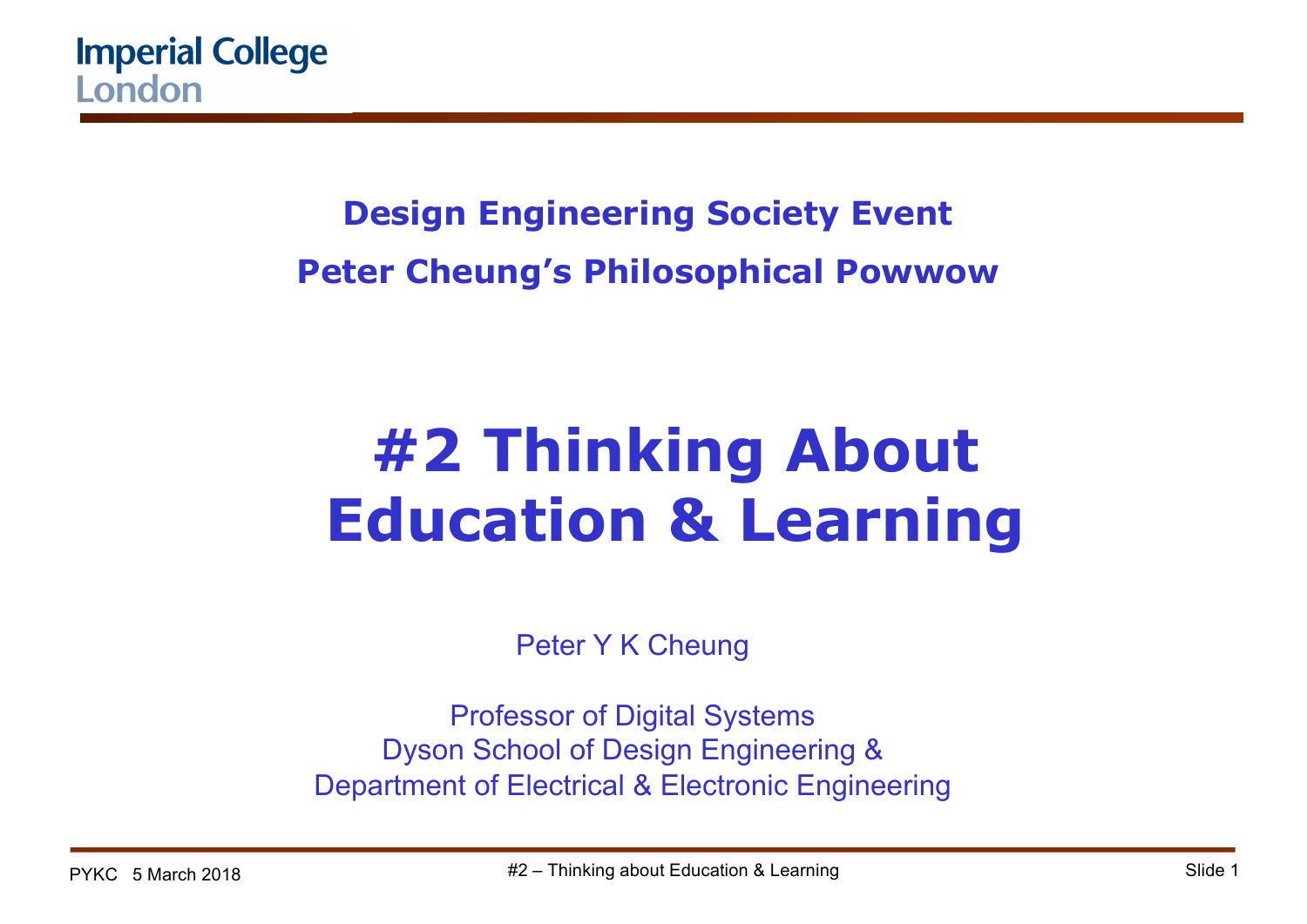## **6 topics on thinking**

- 1. Thinking about **THINKING**
- 2. Thinking about **EDUCATION & LEARNING**
- 3. Thinking about **TIME**
- 4. Thinking about **SELF**
- 5. Thinking about **RELATIONSHIP**
- 6. Thinking about **PURPOSE**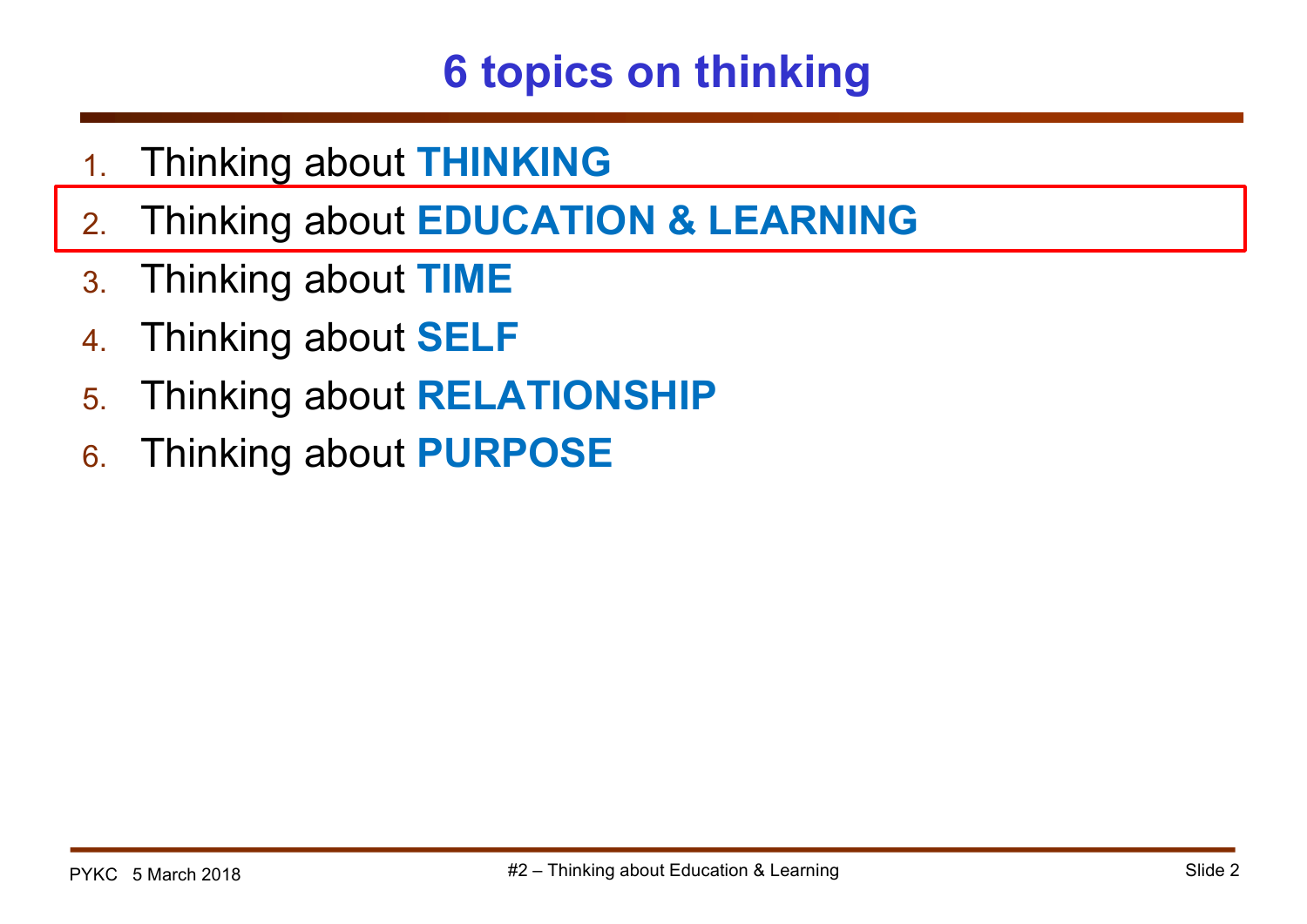## **4 Messages on "Thinking about thinking"**

- 1. Thinking is hard work (The idea of thinking fast and slow by Kahneman)
- 2. Conceptual blending for creative thinking (learn different ways of thinking – blend things together)
- 3. Strive to think at higher levels of abstraction (ask the more general question, think beyond problem in hand)
- 4. Anyone can learn to think better (big decision vs everyday decisions)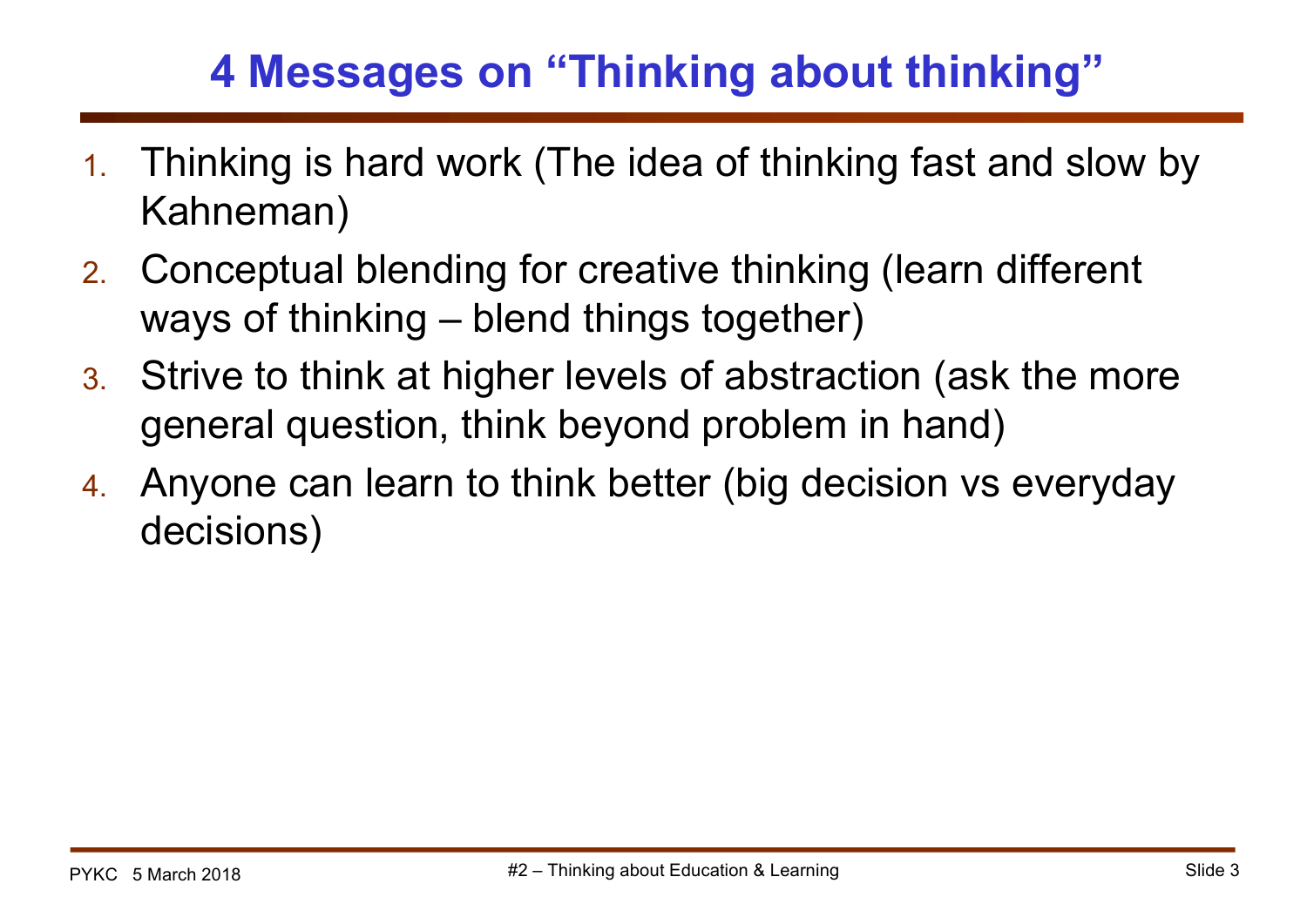# **What are universities for?**

# The

#### **Harriet Swain**

Mon 10 Oct 2011

Should universities be about learning for its own sake?

- ◆ Humboldt (German philosopher 1810)
	- "… community of scholars engaged in a common search for truth and knowledge …"
- ◆ Newman (Cardinal 1852)
	- "… teaching universal knowledge …"
- ◆ Robbins (Economist 1963)
	- 1) "… instruction in skills
	- 2) promotion of the general powers of the mind
	- 3) advancement of learning
	- 4) transmission of a common culture and standards of citizenship …."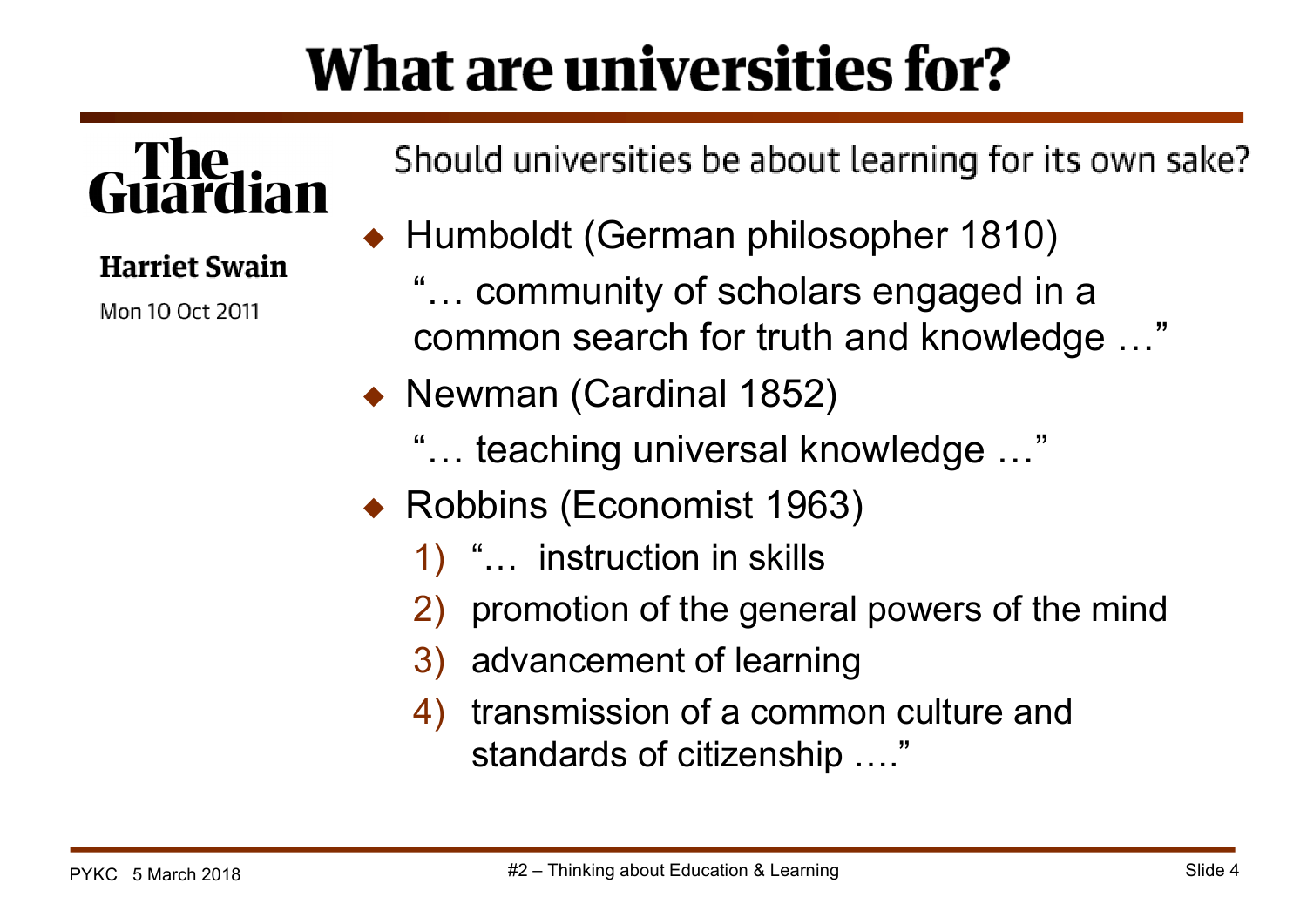## **What is the purpose of a university education?**

- 1. To obtain a qualification and get good grades
- 2. To learn about a subject (and its relevant topics)
- 3. To be equipped for a good job in future
- 4. To learn how to learn
- 5. To learn how to think for oneself
- 6. To become smarter
- 7. To satisfy one's parents
- 8. To become a better person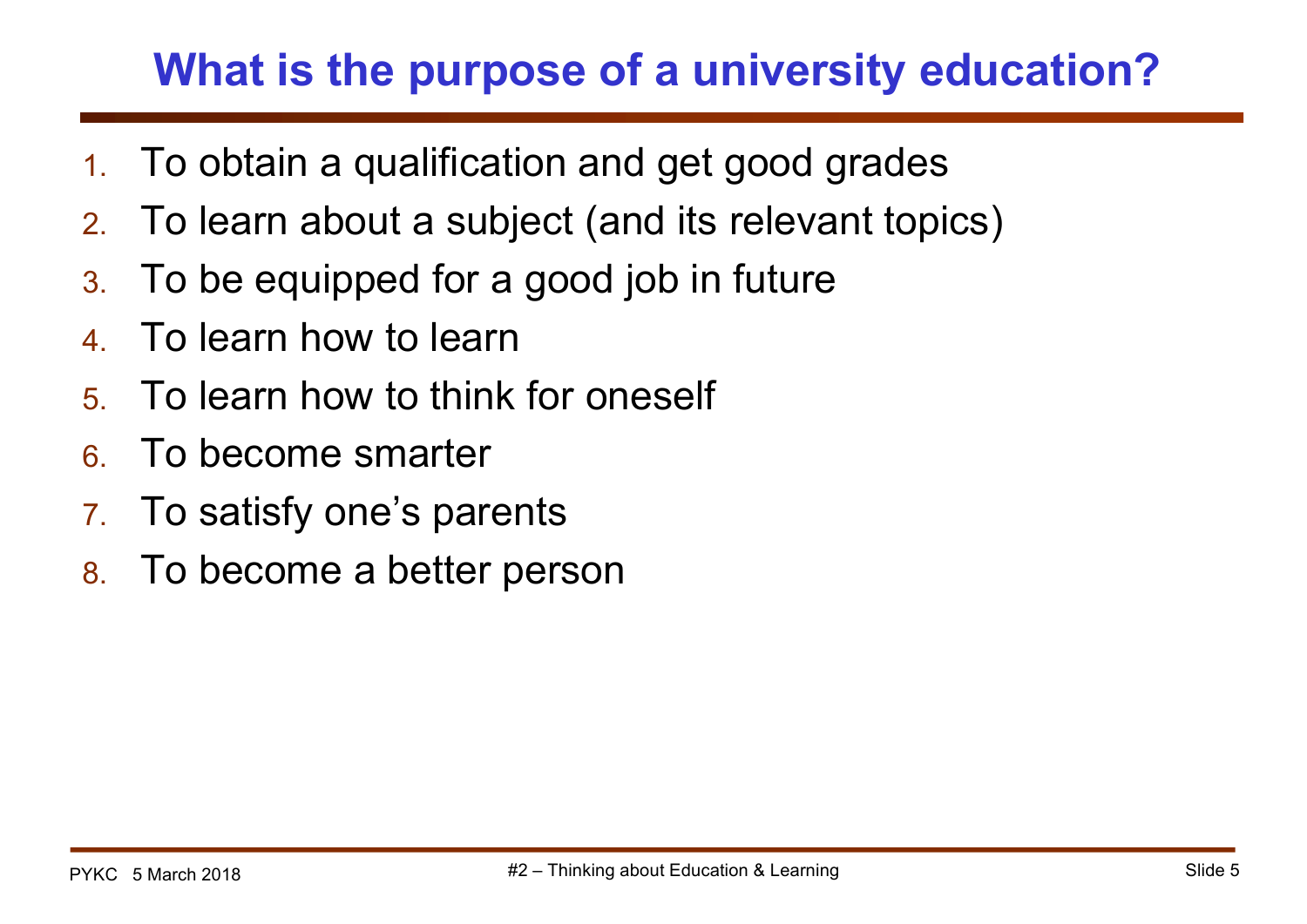**Message 1: University Education is NOT Avly about grades or assignments (1)**



https://www.youtube.com/watch?v=R\_wg29z7yVw&t=638s



PYKC 5 March 2018  $#2 -$  Thinking about Education & Learning  $\blacksquare$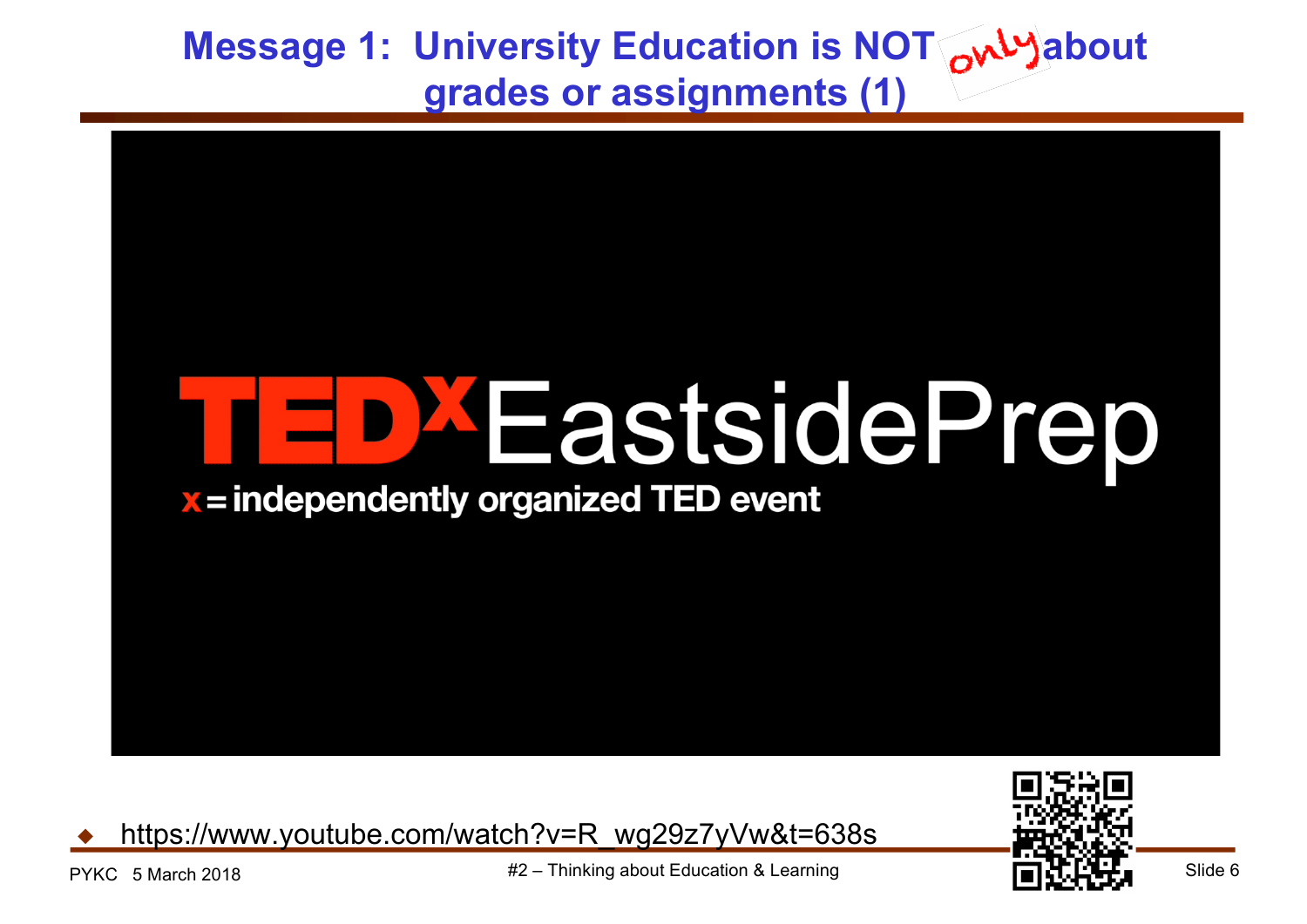#### **Message 1: University Education is NOT Avly about grades or assignments (2)**

- Not about knowing the correct answer
- It is about finding YOUR OWN correct answers
- Even more importantly, it is about ASKING THE CORRECT QUESTIONS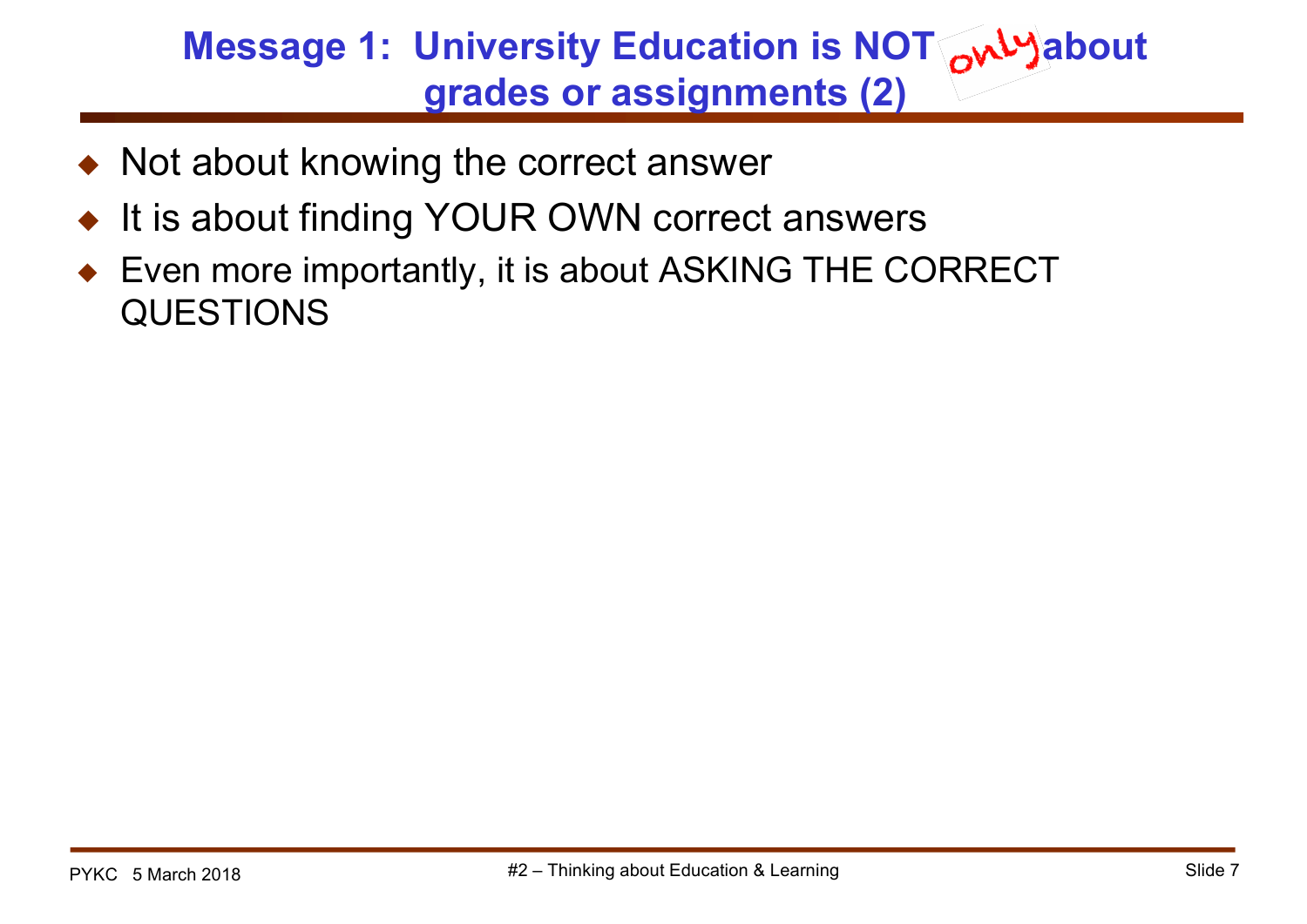#### **Message 2: University Education is NOT analy about skills or preparation for a JOB (1)**

hand-drawn by Minute Videos.com

What Skills Do We Need? UNESCO

https://www.youtube.com/watch?v=Ui\_rzJ8OYNc

PYKC 5 March 2018 **1990 12 Example 10** about Education & Learning **Fig. 10 and Slide 8** Slide 8

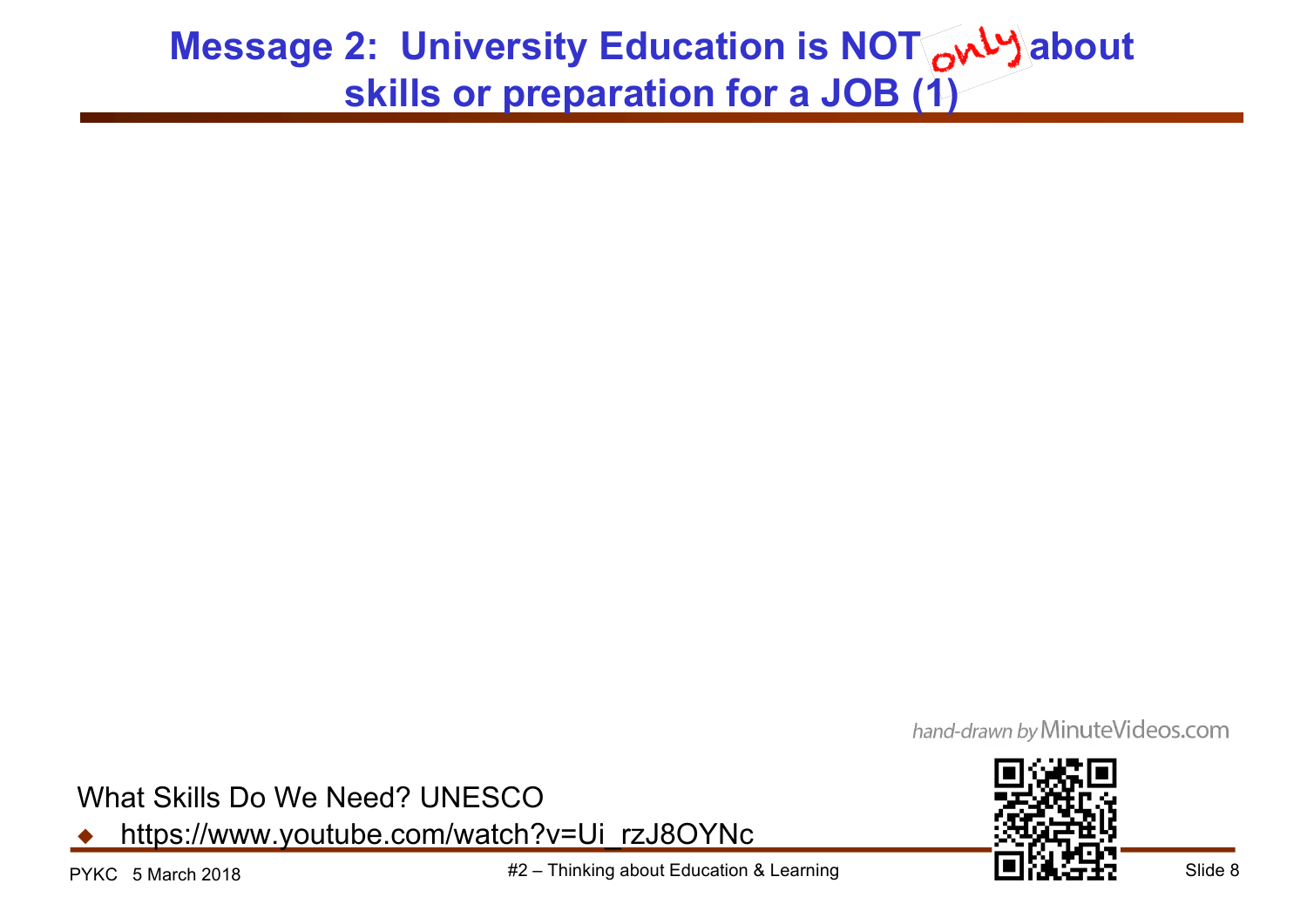#### **Message 2: University Education is NOT AWY about skills or preparation for a JOB (2)**

- Not mainly about knowing the correct answers
- It is about FINDING YOUR OWN correct answers
- Even more importantly, it is about ASKING THE CORRECT QUESTIONS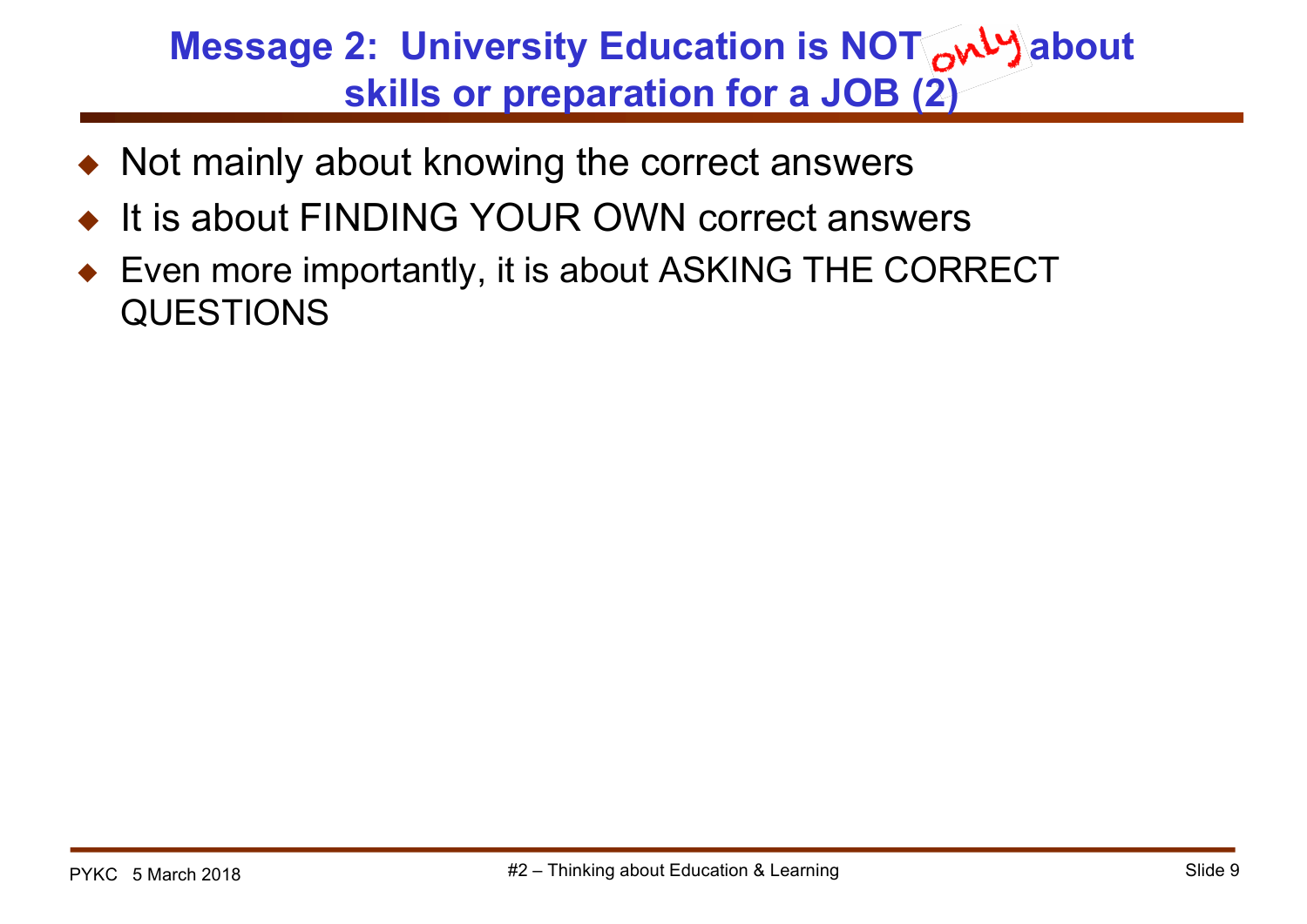#### **Message 3: University education should make you smart**

- $\triangle$  Smart difficult to define
- ◆ Smart means knowledgeable about many things
- ◆ Smart means able to think logically, critically, methodically, rationally, creatively …
- ◆ Smart means NOT BEING IGNORANT ABOUT YOUR IGNORANCE
- ◆ Know what you know, and know what you don't know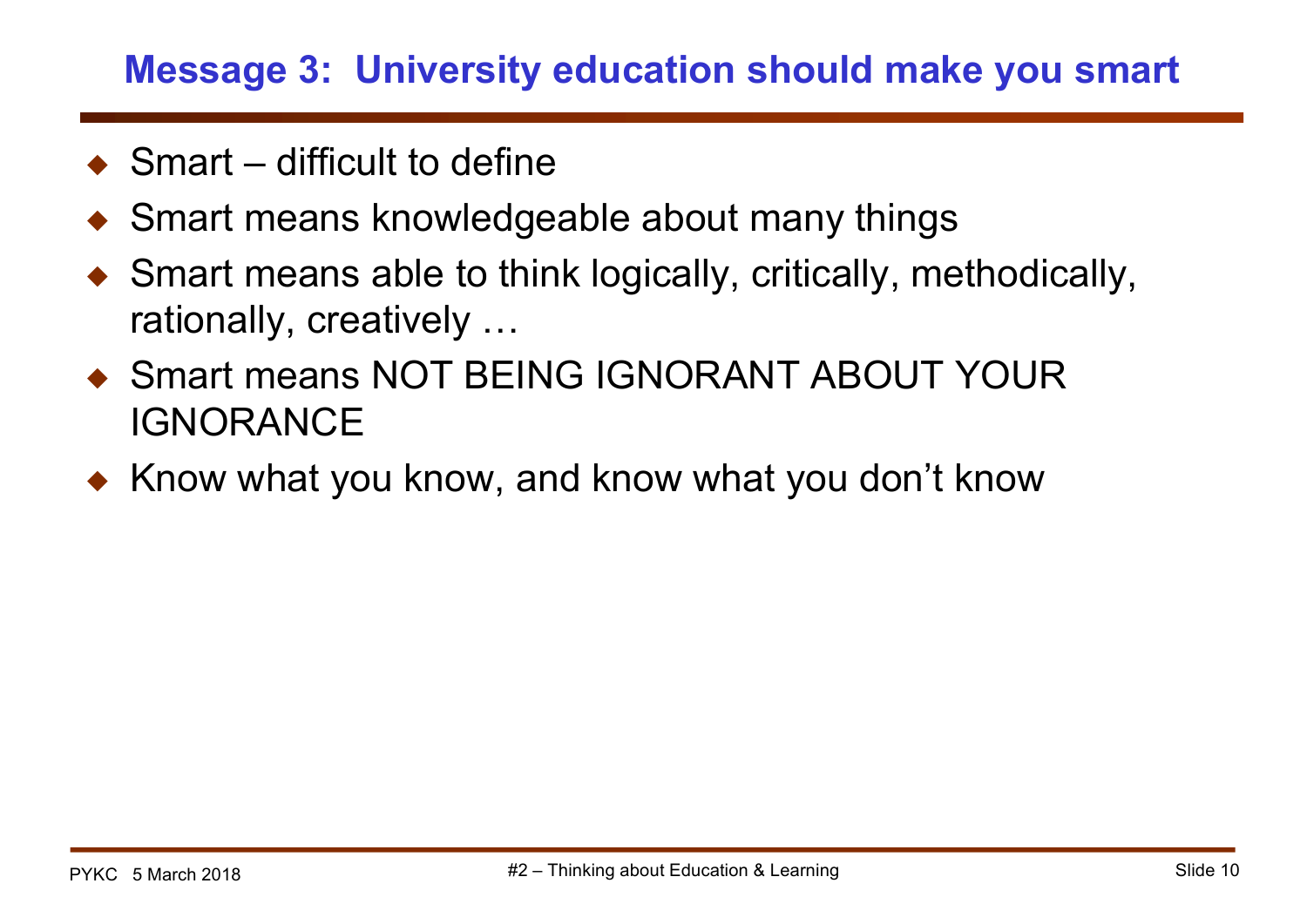#### **Message 4: University education should build your confidence**

- ◆ Confident but ignorant makes you arrogant
- Being confident means:
	- 1. You dare to go where you have not gone before
	- 2. You innovate beyond common practices
	- 3. You accept your weaknesses
	- 4. You are not afraid of failure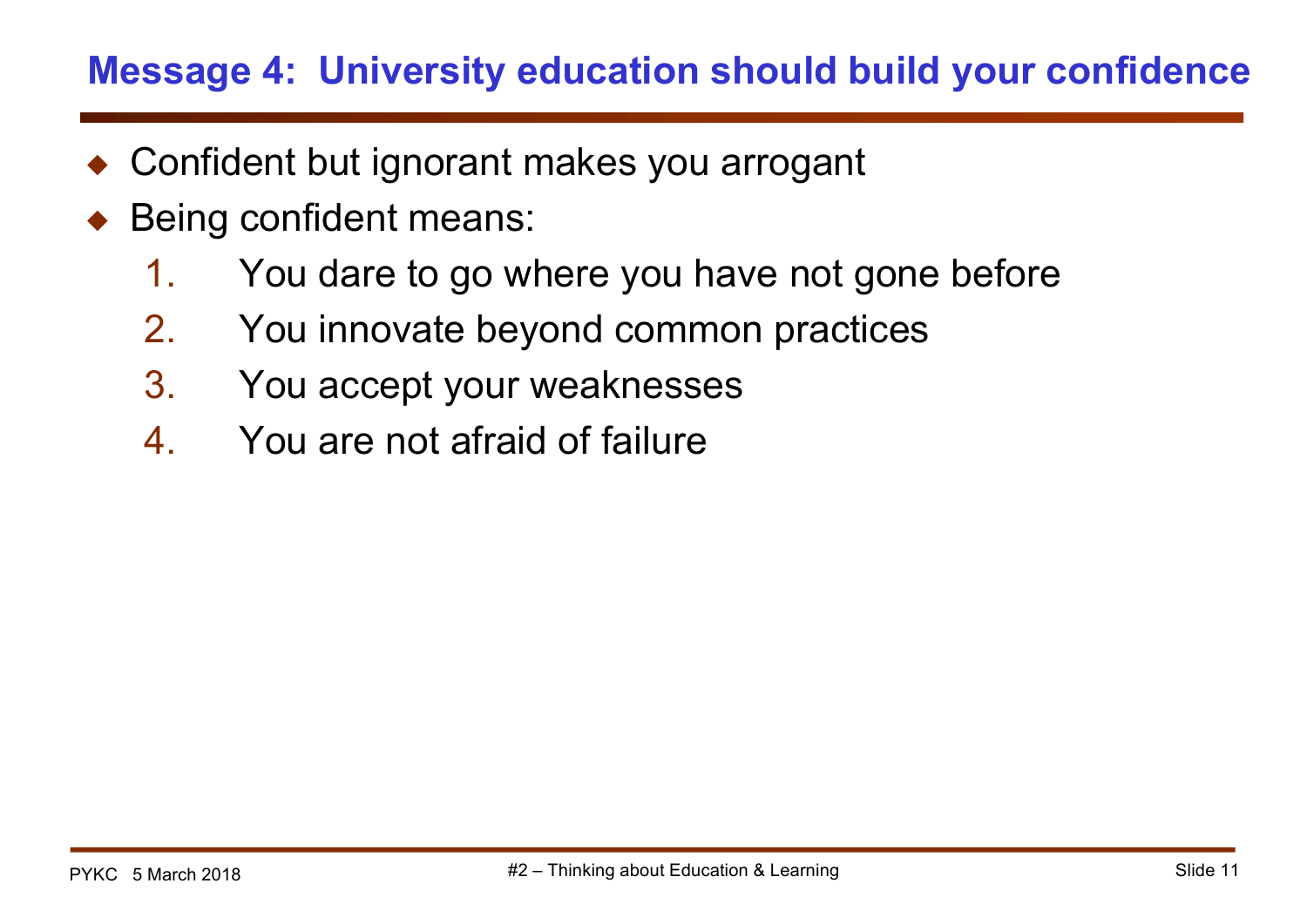#### **A final video by Sir Ken Robinson on Intelligence & Education**



https://www.youtube.com/watch?v=nmCD1HyabDw



PYKC 5 March 2018  $#2 -$  Thinking about Education & Learning  $\overrightarrow{r}$  and  $\overrightarrow{r}$  Slide 12